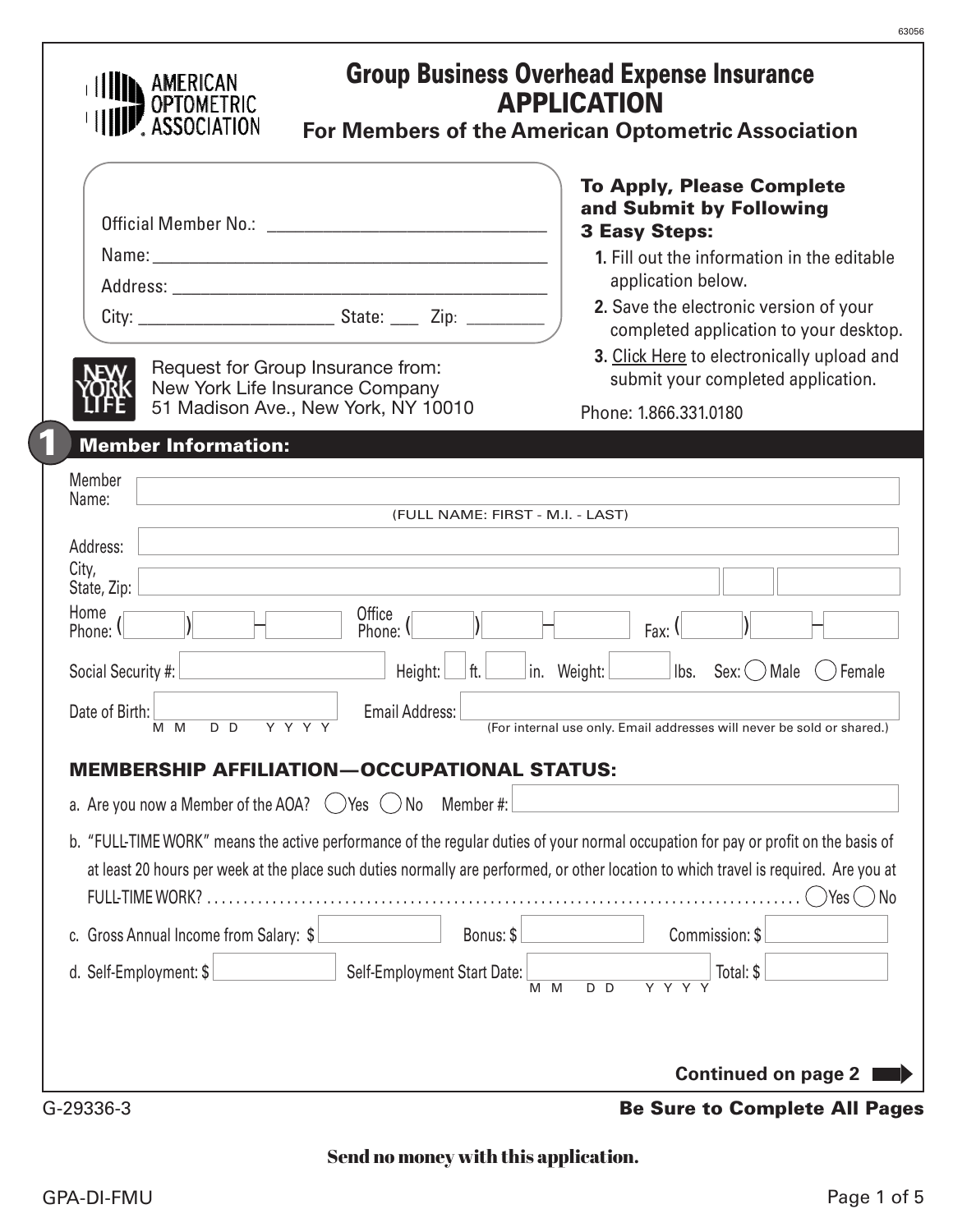| Member Information: (Continued) |  |
|---------------------------------|--|
|                                 |  |
|                                 |  |
|                                 |  |

Do you now have or are you now applying for any other insurance which provides benefits if you are unable to work because of disability? If "Yes" please list:

| <b>COMPANY</b> | <b>PLAN</b> | FUUV BENEEIT<br><b>BAO</b> | <b>ENEFIT PERIOD</b> |
|----------------|-------------|----------------------------|----------------------|
|                |             |                            |                      |
|                |             |                            |                      |

#### 2 Insurance Requested: **(refer to brochure for eligibility, options, and coverage description)**

I hereby apply for the coverages checked below, based upon all my statements made in this application: Monthly Benefit: \$\_\_\_\_\_\_\_\_\_\_\_\_\_\_\_\_\_\_\_\_\_\_\_\_ (from \$100 to \$15,000 per month in \$100 units)

*Waiting Period (check one):*  $\bigcirc$  15 days  $\bigcirc$  30 days

1) Average monthly amount of "Eligible Overhead Expenses" in preceding 6 months \$

2) Practicing as:  $\bigcirc$  Corporation  $\bigcirc$  Partnership  $\bigcirc$  Individual

3) Average number of Employees: \_\_\_\_\_

| 4) What percent of the monthly "Eligible Expenses" are you responsible for: _ |  |
|-------------------------------------------------------------------------------|--|
|-------------------------------------------------------------------------------|--|

### **Statement of Health:**

#### To the best of your knowledge and belief, please answer the following questions as they apply to you: YES NO

| A. Are you now ill or taking any prescribed medications or receiving or contemplating any medical attention or                             |                                             |
|--------------------------------------------------------------------------------------------------------------------------------------------|---------------------------------------------|
|                                                                                                                                            |                                             |
| B. During the past five years, have you ever been medically diagnosed by a physician or other medical care                                 |                                             |
|                                                                                                                                            |                                             |
| 1. heart or circulatory trouble: elevated blood pressure; chest pain or pressure; gynecological or genitourinary disorders; disorder of    |                                             |
| breast or reproductive organs or functions; ulcers or digestive disorders; cancer; tumor or cyst; diabetes; mental or nervous disorder;    |                                             |
| emotional conditions; psychiatric care or psychotherapeutic treatment; fainting spells; convulsions or epilepsy; respiratory disorder;     |                                             |
| kidney or liver disorder (including hepatitis); enlarged lymph nodes or immunodeficiency disorder; thyroid disorder; blood disorder;       |                                             |
| albumin, blood, pus or sugar in urine; back trouble/disorder; arthritis; bone or joint disorder; varicose veins; hemorrhoids or hernia;    |                                             |
|                                                                                                                                            |                                             |
| 2. other health or physical impairment including (in the past five years):                                                                 |                                             |
| a. Being medically diagnosed as having Acquired Immune Deficiency Syndrome (AIDS) or AIDS                                                  |                                             |
|                                                                                                                                            | ( )                                         |
|                                                                                                                                            | $\bigcirc$                                  |
|                                                                                                                                            | $\bigcirc$                                  |
| C. During the past five years have you ever been counseled, treated, or hospitalized for the use of alcohol or drugs? $\circlearrowright$  | $\bigcirc$                                  |
|                                                                                                                                            | $\left(\begin{array}{c} \end{array}\right)$ |
| E. Are you now disabled, or applied or applying for, or receiving any disability or Workers' Compensation benefits or                      |                                             |
|                                                                                                                                            | $(\ )$                                      |
|                                                                                                                                            |                                             |
| F. During the past two years, have you participated in, or do you plan to participate in: aircraft flying other than as a passenger, scuba |                                             |
| diving, ultralight flying, ballooning, parachuting, mountaineering, rodeo riding, snowmobiling, hang gliding, parasailing, bungee          |                                             |
|                                                                                                                                            |                                             |
| <b>Continued on page 3</b>                                                                                                                 |                                             |
|                                                                                                                                            |                                             |

# G-29336-3 Be Sure to Complete All Pages

## Send no money with this application.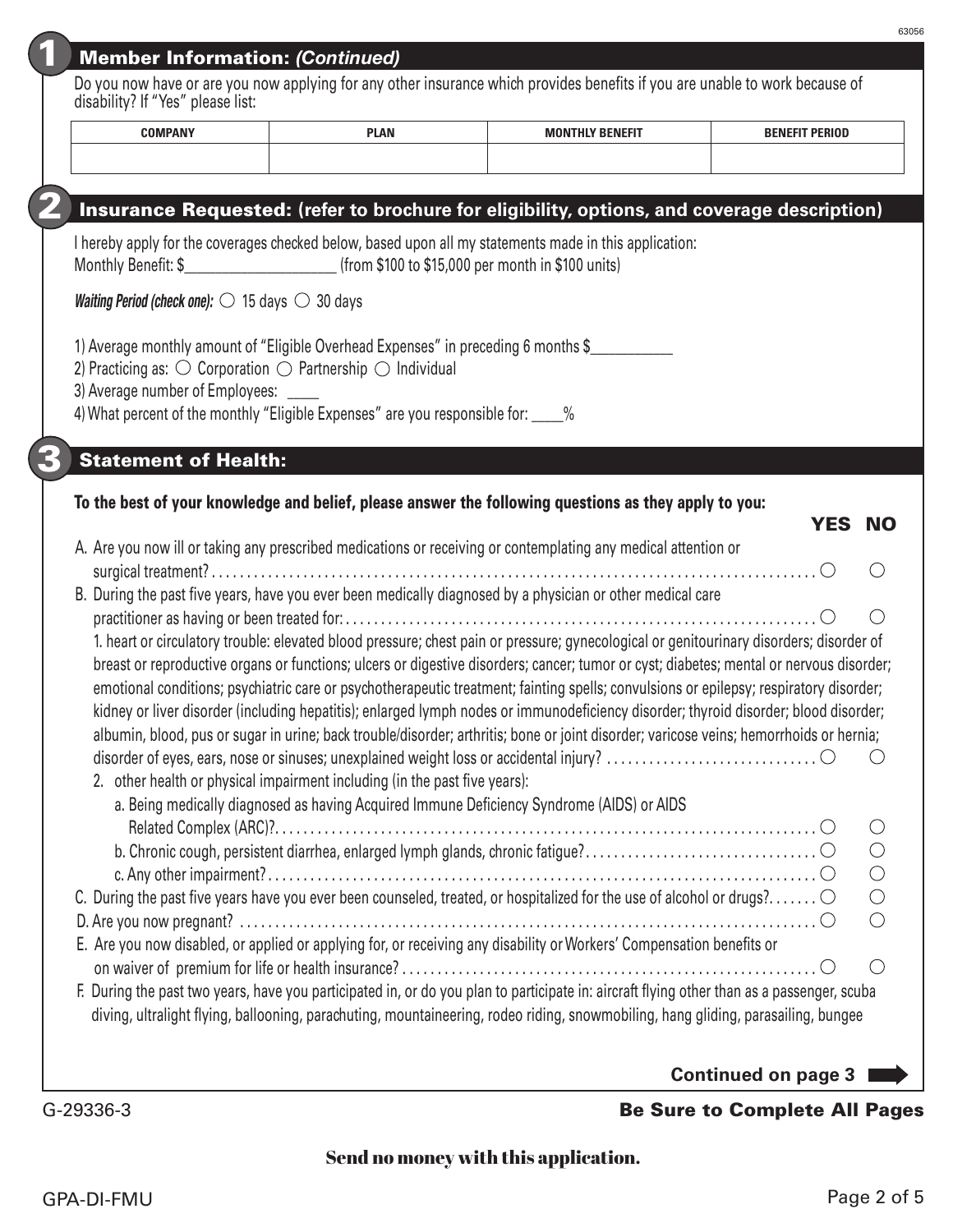|                             | G. Your Driver's License No:                                                                                                               |                                       |                                |                 | State Issued:                   |                                     |             |
|-----------------------------|--------------------------------------------------------------------------------------------------------------------------------------------|---------------------------------------|--------------------------------|-----------------|---------------------------------|-------------------------------------|-------------|
|                             | H. During the past five years, have you had your driver's license suspended, or revoked, or had any moving violations? $\circlearrowright$ |                                       |                                |                 |                                 |                                     |             |
|                             | I. Tobacco/Nicotine Use: Have you or your spouse (if proposed for coverage) used tobacco or any nicotine substitute in                     |                                       |                                |                 |                                 |                                     |             |
|                             |                                                                                                                                            |                                       |                                |                 |                                 |                                     |             |
|                             | If "Yes," Please state when you last used tobacco or nicotine products and specify the product used.                                       |                                       |                                |                 |                                 |                                     |             |
| Member:                     | M D D Y Y Y Y<br>$M$ $M$                                                                                                                   | Product:                              |                                |                 |                                 |                                     |             |
|                             | J Except for the residents of Minnesota and Connecticut, has any person to be insured been convicted of a crime or served time in          |                                       |                                |                 |                                 |                                     |             |
|                             |                                                                                                                                            |                                       |                                |                 |                                 |                                     |             |
|                             | K. For residents of Minnesota and Connecticut only, has any person to be insured been convicted of a crime or                              |                                       |                                |                 |                                 |                                     |             |
|                             |                                                                                                                                            |                                       |                                |                 |                                 |                                     | $\bigcirc$  |
|                             | If you have answered "Yes" to any Questions, give complete details below.                                                                  |                                       |                                |                 |                                 |                                     |             |
| <b>QUESTION</b>             | <b>NAME(S) OF</b>                                                                                                                          | <b>ILLNESS OR</b>                     | <b>DATE OF</b>                 |                 | <b>TREATMENT/</b>               | <b>DEGREE OF</b>                    |             |
| LETTER/#                    | <b>PROPOSED INSURED</b>                                                                                                                    | <b>CONDITION</b>                      | <b>ONSET</b>                   | <b>DURATION</b> | <b>OPERATIONS</b>               | <b>RECOVERY</b>                     | <b>DATE</b> |
|                             |                                                                                                                                            |                                       |                                |                 |                                 |                                     |             |
|                             |                                                                                                                                            |                                       |                                |                 |                                 |                                     |             |
|                             | NAME AND ADDRESS OF PHYSICIANS OR OTHER MEDICAL CARE PRACTITIONERS OR HOSPITALS WHERE CONFINED OR TREATED                                  |                                       |                                |                 |                                 |                                     |             |
| <b>QUESTION</b><br>LETTER/# | <b>NAME(S) OF</b><br><b>PROPOSED INSURED</b>                                                                                               | <b>ILLNESS OR</b><br><b>CONDITION</b> | <b>DATE OF</b><br><b>ONSET</b> | <b>DURATION</b> | TREATMENT/<br><b>OPERATIONS</b> | <b>DEGREE OF</b><br><b>RECOVERY</b> | <b>DATE</b> |
|                             |                                                                                                                                            |                                       |                                |                 |                                 |                                     |             |
|                             | NAME AND ADDRESS OF PHYSICIANS OR OTHER MEDICAL CARE PRACTITIONERS OR HOSPITALS WHERE CONFINED OR TREATED                                  |                                       |                                |                 |                                 |                                     |             |
|                             |                                                                                                                                            |                                       |                                |                 |                                 |                                     |             |
|                             |                                                                                                                                            |                                       |                                |                 |                                 |                                     |             |
|                             |                                                                                                                                            |                                       |                                |                 |                                 |                                     |             |
|                             | <b>NAME(S) OF</b><br><b>PROPOSED INSURED</b>                                                                                               | <b>ILLNESS OR</b><br><b>CONDITION</b> | <b>DATE OF</b><br><b>ONSET</b> | <b>DURATION</b> | TREATMENT/<br><b>OPERATIONS</b> | <b>DEGREE OF</b><br><b>RECOVERY</b> | <b>DATE</b> |
|                             |                                                                                                                                            |                                       |                                |                 |                                 |                                     |             |
|                             | NAME AND ADDRESS OF PHYSICIANS OR OTHER MEDICAL CARE PRACTITIONERS OR HOSPITALS WHERE CONFINED OR TREATED                                  |                                       |                                |                 |                                 |                                     |             |
|                             |                                                                                                                                            |                                       |                                |                 |                                 |                                     |             |
|                             |                                                                                                                                            |                                       |                                |                 |                                 |                                     |             |
| <b>QUESTION</b><br>LETTER/# |                                                                                                                                            |                                       |                                |                 |                                 |                                     |             |
|                             | <b>ADDITIONAL DETAILS:</b>                                                                                                                 |                                       |                                |                 |                                 |                                     |             |
|                             |                                                                                                                                            |                                       |                                |                 |                                 |                                     |             |
|                             |                                                                                                                                            |                                       |                                |                 |                                 |                                     |             |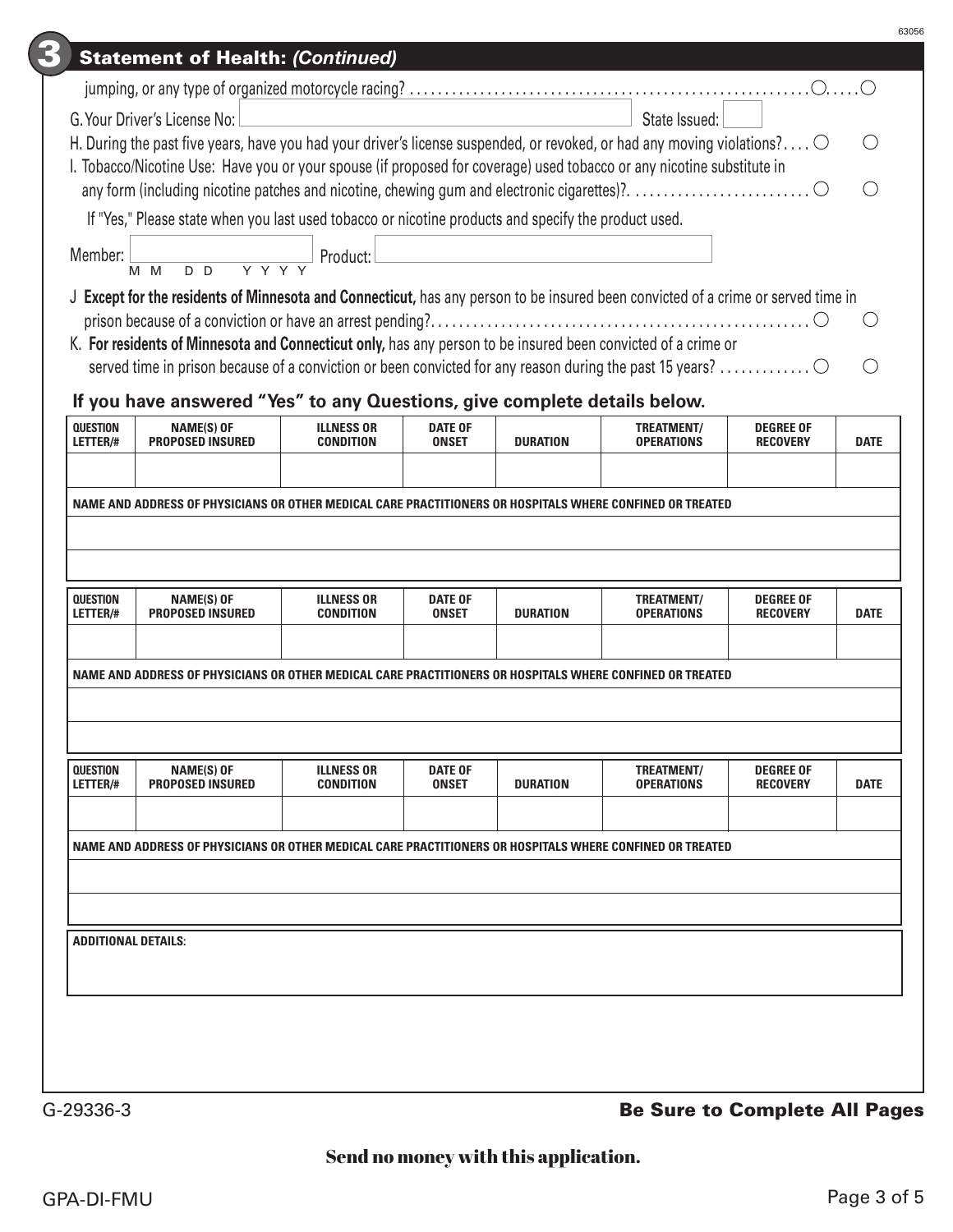## **Fraud Notice:**

**FRAUD NOTICE –** *For Residents of all states except those listed below:* Any person who, knowingly and with intent to defraud any insurance company or other person, files an application for insurance or statement of claim containing any materially false information or conceals for the purpose of misleading, information concerning any fact material thereto commits a fraudulent insurance act, which may be a crime and may subject such person to criminal and civil penalties. **RESIDENTS OF CO**: *the following also applies:* Any insurance company or agent who defrauds or attempts to defraud an<br>insured shall be reported to the Colorado Division of Insurance within the Department of Regulatory Age

**RESIDENTS OF AL/AR/LA/RI:** Any person who knowingly presents a false or fraudulent claim for payment of a loss or benefit or knowingly presents false information in an application for insurance is guilty of a crime and may be subject to fines and confinement in prison.

**RESIDENTS OF CA:** Any person who, knowingly and with intent to defraud any insurance company or other person, files an application for insurance or statement of claim containing any materially false information or conceals for the purpose of misleading, information concerning any fact material thereto commits a fraudulent insurance act, which may be a crime and may subject such person to criminal and civil penalties. The falsity of any statement in the application for any policy shall not bar the right to recovery under the policy unless such false statement was made with actual intent to deceive or unless it materially affected either the acceptance of the risk or the hazard assumed by the insurer.

**FOR RESIDENTS OF D.C.:** WARNING: It is a crime to provide false or misleading information to an insurer for the purpose of defrauding the insurer or any other person. Penalties include imprisonment and/or fines. In addition, an insurer may deny insurance benefits, if false information materially related to a claim was provided by the applicant.

**RESIDENTS OF FL:** Any person who, knowingly and with intent to injure, defraud, or deceive any insurer, files a statement of claim or an application containing any false, incomplete, or misleading information is guilty of a felony of the third degree.

**RESIDENTS OF KS:** Any person who knowingly presents a false or fraudulent claim for payment of a loss or benefit or knowingly presents false information in an application for insurance may be guilty of insurance fraud as determined by a court of law.

**RESIDENTS OF ME:** It is a crime to knowingly provide false, incomplete, or misleading information to an insurance company for the purpose of defrauding the company. Penalties may include imprisonment, fines or a denial of insurance benefits.

**RESIDENTS OF MD:** Any person who knowingly or willfully presents a false or fraudulent claim for payment of a loss or benefit or who knowingly or willfully presents false information in an application for insurance is guilty of a crime and may be subject to fines and confinement in prison.

**RESIDENTS OF NJ:** WARNING: Any person who includes any false or misleading information on an application for an insurance policy is subject to criminal and civil penalties.

**RESIDENTS OF NY:** Any person who, knowingly and with intent to defraud any insurance company or any other person, files an application for insurance or statement of claim containing any materially false information, or conceals for the purpose of misleading, information concerning any fact material thereto, commits a fraudulent insurance act, which is a crime, and shall also be subject to civil penalty not to exceed five thousand dollars and the stated value of the claim for each such violation.

**RESIDENTS OF OK:** WARNING: Any person who knowingly, and with intent to injure, defraud or deceive any insurer, makes any claim for the proceeds of an insurance policy containing any false, incomplete, or misleading information is guilty of a felony.

**RESIDENTS OF PUERTO RICO:** Any person who presents, helps, or has presented a fraudulent claim for the payment of a loss or other benefit, or presents more than one claim for the same damage or loss, will incur a felony, and upon conviction will be penalized for each violation with a fine no less than five thousand (5,000) dollars nor more than ten thousand (10,000) dollars, or imprisonment for a fixed term of three (3) years, or both penalties. If aggravated circumstances prevail, the fixed established imprisonment may be increased to a maximum of five (5) years; if attenuating circumstances prevail, it may be reduced to a minimum of two (2) years.

**RESIDENTS OF TN/WA:** It is a crime to knowingly provide false, incomplete, or misleading information to an insurance company for the purpose of defrauding the company. Penalties include imprisonment, fines, and denial of insurance benefits.

**RESIDENTS OF VA:** Any person who, with the intent to defraud or knowing that he is facilitating a fraud against an insurer, submits an application or files a claim containing false or deceptive statements may have violated state law. 1/13 ed.

#### G-29336-3 Be Sure to Complete All Pages